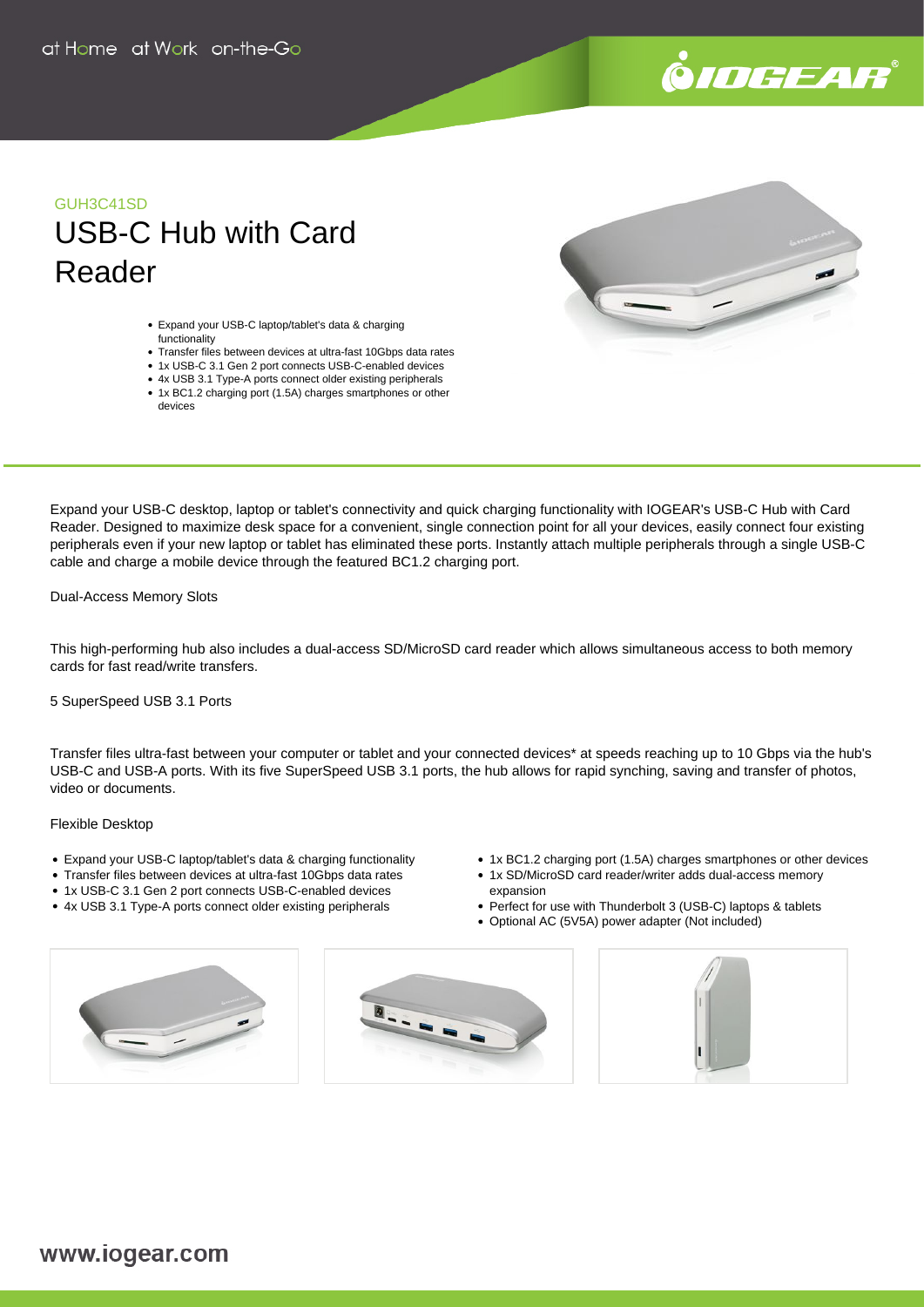



## **Requirements**

# **Package Contents**

- USB-C (Thunderbolt
- 3 compatible) device
- Windows 7/8/8.1/10
- Mac OS X 10.7+
- Chrome OS
- 1 x GUH3C41SD
- 1 x 1m USB-C 3.1 G2
- (3A) to USB-C Cable
- 1 x Warranty Card